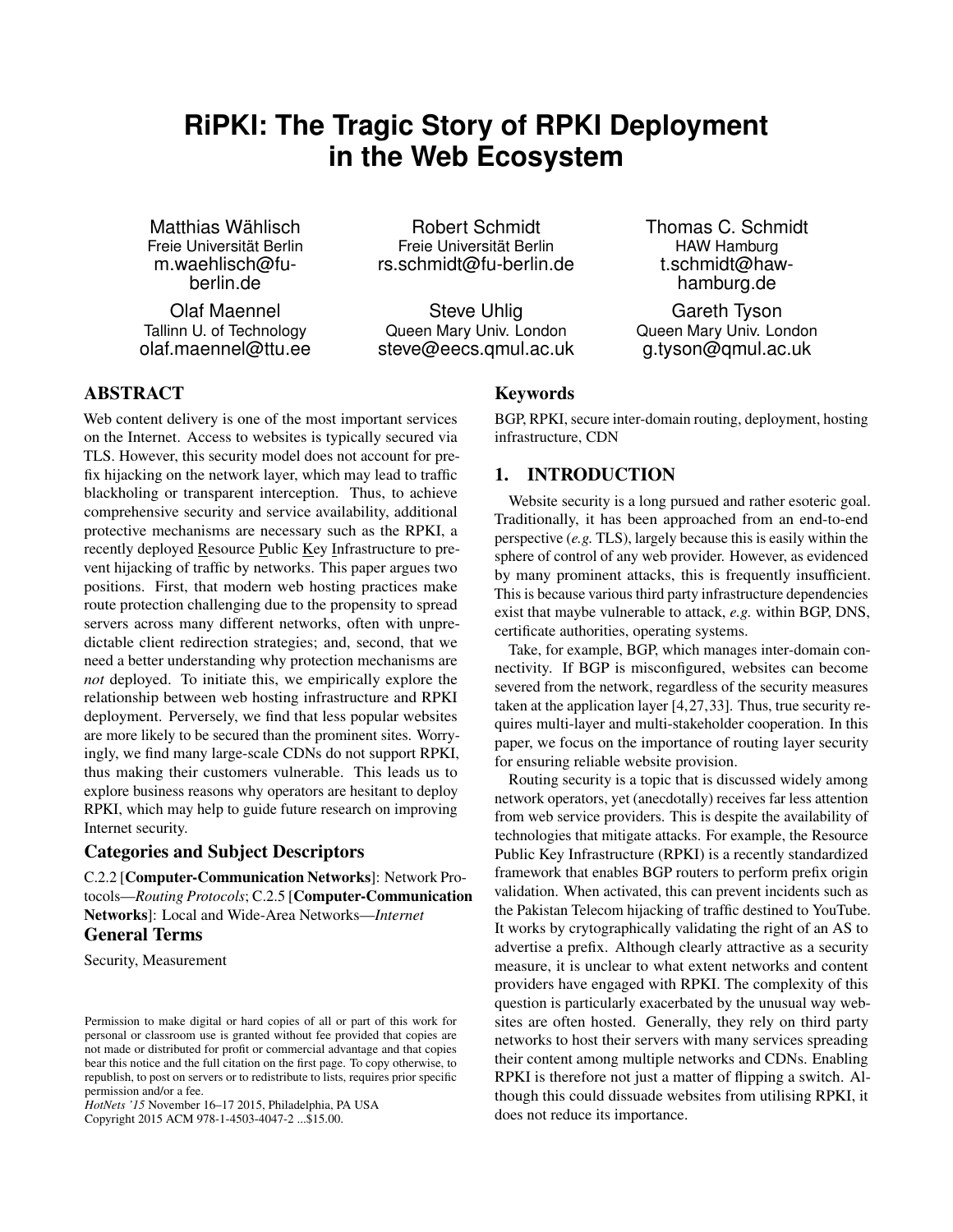In this paper, we argue that websites should take a holistic approach to securing their services by extending security provisions beyond traditional end-to-end concerns. Although there are many third party dependencies that websites should secure, we focus on BGP due to the recency of several attacks in this realm. We conduct the first quantitative analysis of the deployment of RPKI by web providers. We make several worrying discoveries, revealing a lack of awareness of the importance of securing BGP among those hosting websites. Perversely, this ranges from huge international players such as Google to small regional websites. We then explore the reasons for this, as well as intuitive steps that should be taken. Our findings can be summarized as follows:

- 1. Less popular websites are commonly better secured than websites with many visitors.
- 2. CDNs tend to ignore RPKI, whereas ISPs and webhosters have started RPKI deployment.
- 3. CDN servers that are placed in third party networks benefit from RPKI deployment that these networks perform.
- 4. CDN deployment policies are the principle cause for a reduced security level at prominent websites.

The remainder of this paper is structured as follows. § 2 details the problem space. § 3 introduces a first proposal of a broadly reproducible measurement methodology and § 4 presents our first findings. § 5 sheds light on business reasons why operators do not deploy RPKI and sketches a research agenda. § 6 briefly surveys related work. § 7 concludes with our outlook.

# 2. BACKGROUND

#### 2.1 Primer on RPKI

The Border Gateway Protocol (BGP) [23] governs the interdomain routing of the Internet. BGP exchanges announcements that advertise the ability to reach IP prefixes between Autonomous Systems (ASes). An AS represents a set of prefixes that it originates and is identified by unique AS Number (ASN). Unfortunately, a BGP speaker may announce *any* IP prefix, allowing a malicious or misconfigured party to disrupt routing. To undermine access to a website, a malicious BGP speaker could, for example, advertise the website's IP prefix and "steal" traffic destined to it.

To address the above problem, the Resource Public Key Infrastructure (RPKI) [18] has been designed. It is a PKI framework dedicated to securing the Internet routing infrastructure. It uses cryptographic certificates to prove the ownership of Internet number resources (*i.e.* ASNs and IP prefixes). However, the Internet decouples the ownership of resources and their routing. Hence, the RPKI introduces Route Origin Authorization (ROA) objects. A correctly signed ROA authorizes an AS to originate one or more prefixes.

Using ROA data, an RPKI-enabled router is able to validate the BGP updates it receives. There are three states for BGP updates when validated using the RPKI, valid, invalid, and not found. Rejecting an invalid route announcement helps to suppress incorrectly announced prefix, thus preventing route hijacking of websites for example. Of course, invalid announcements do not necessarily indicate malicious behaviour, *e.g.* it could be misconfiguration of ROAs [32]. However, from a website operator's perspective, this is irrelevant.

#### 2.2 RPKI and the Web

To successfully access a webpage, there are usually two key requisites: (*i*) retrieve a valid domain→IP address mapping via DNS; and (*ii*) establish valid end-to-end routing from the client to the mapped IP address. DNSSEC [1] can ensure valid name to address mapping. This paper focuses on the routing layer.

To secure the routing layer (via RPKI), a website operator must take certain steps. In the simplest case, a web page is hosted on a single web server situated in a single AS. The prefix owner therefore needs to create a single RPKI entry for the prefix-AS pair, which hosts the domain. However, highly popular webpages are often distributed among several web servers to increase availability and performance. With the advent of Content Delivery Networks (CDNs), these web servers are not only reachable via different IP prefixes but also placed in different ASes. To fully secure the web server infrastructure of the domain, all prefix-AS pairs need to be included into the RPKI. It is worth noting that content provided by CDNs is not necessarily located in the AS of the CDN, in which case the CDN has no control over the authorization of this AS.

#### 2.3 Attacker Model: Beyond DoS

Having clarified that the current Web ecosystem complicates the success of countermeasures to correctly access content on the network layer, we now introduce an attacker model which lacks sufficient attention in our community. We assume an attacker who is able to redirect network traffic destined to the web server by manipulating Internet routing, *i.e.* sending malicious route updates related to the web server infrastructure. Compared to very common DoS attacks against web servers, this threat might seem less likely. However, even difficult attacks find their way into the real world, sooner or later. A simple example we refer to the Great Cannon attack beginning this year [20], where an ISP injected on-path malicious JavaScript code into live network traffic to disturb connectivity to GitHub. Note that TLS does not necessarily protect against such an attack when prefix hijacking is in place [9].

There are political as well as commercial reasons that motivates an attacker to attack a web server. Leveraging prefix hijacking has several attractive advantages. First, the attacker can intercept the network traffic, which enables him to drop, monitor, or modify packets. Second, the attack does not necessarily need to affect all clients—when malicious route propagation is restricted locally, the attacker can harm specific subset of clients. Third, the attack can be performed without notifying the website under attack. In the follow-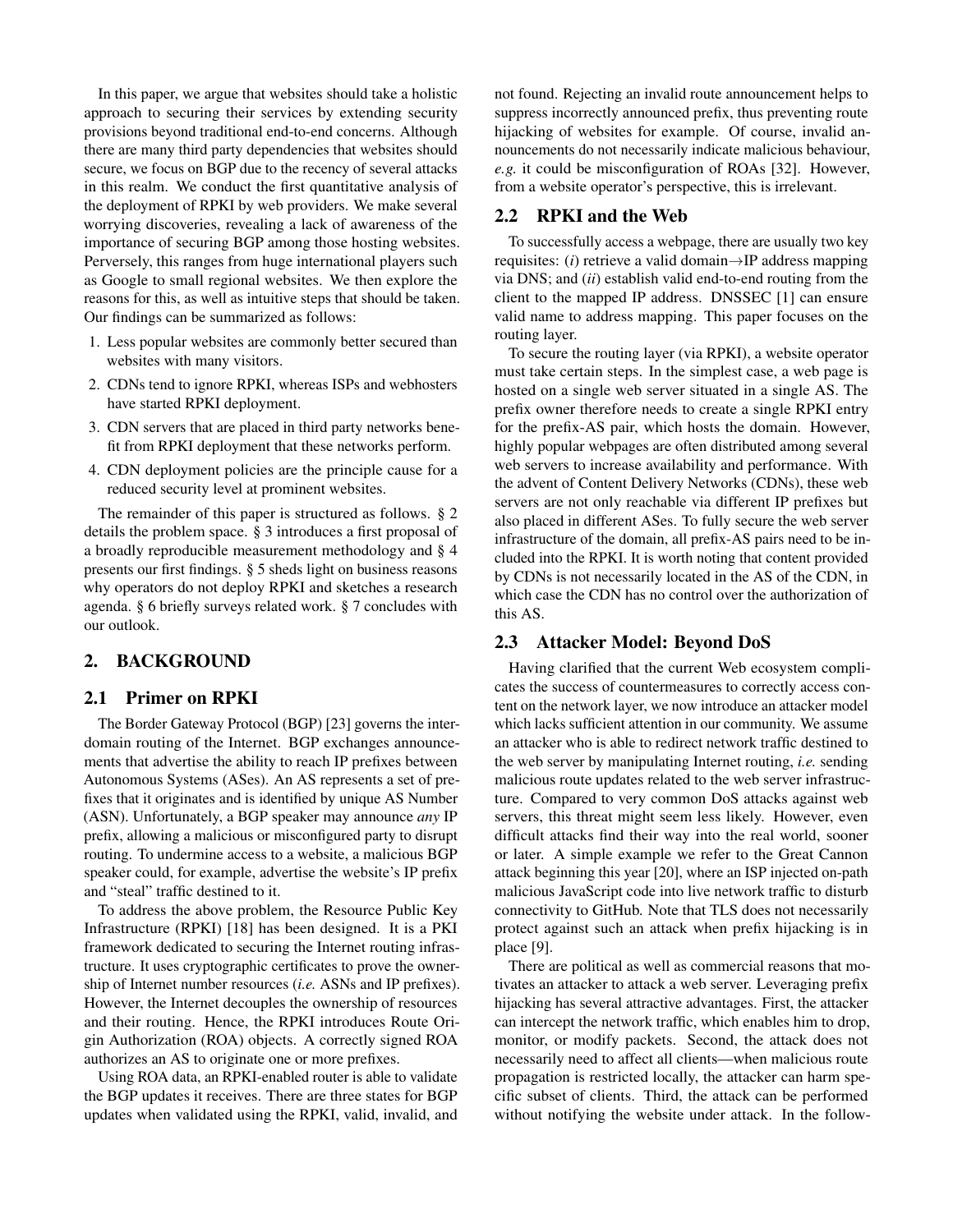

Figure 1: Comparison of IP deployment for www and w/o www domain names.

ing, we explore the severity of this threat and the level of countermeasures currently deployed via RPKI.

## 3. PRELIMINARY METHODOLOGY

Our measurement study proceeds in four steps: (1) selection of websites; (2) mapping domain names to IP addresses; (3) mapping these IP addresses to IP prefixes routed in the Internet and their origin ASes; and (4) validating if these ASes support RPKI. The purpose is to explore how widely deployed RPKI is among web providers. We now describe our methodology, which is meant to be simple and widely reproducible. All data will be made available.

*(1) Selecting Domain Names.* To explore RPKI deployment among websites, it is necessary to first select a sample set. To achieve this, we extract the top 1 million websites from the Alexa list [3]. This is the default approach taken by most web measurements (*e.g.* [2, 5, 19, 25]), and allows us to explore how RPKI deployment varies across popularity ranks.

*(2) Mapping Domains to IP Addresses.* To map domain names taken from the Alexa into IP addresses, we utilise several public resolvers (to improve reproducibility). Using Google DNS, we collect all A, AAAA, and CNAME records for all the Alexa domain names, including the names appended with the prefix www. We refer to the former as a "w/o www domain". The measurements were performed from Berlin repeatedly over several weeks in 2014 and 2015. We also used Open DNS and us01 of the DNS Looking Glass [8] to verify that the results returned from Google DNS were not miscellaneous. We obtain similar results from all three datasets. We exclude all invalid DNS answers, *i.e.* all specialpurpose IPv4 and IPv6 addresses reserved by the IANA.

Note that, although the distributed nature of DNS may lead to answers that vary between locations, we delay exploration of CDN redirection strategies to future work. This is because we are primarily interested in checking whole ASes, rather than where individual clients are redirected to. In Section 4, we show that our main results remain independent of the DNS server selection because CDNs are reluctant to create ROAs at all. Analyzing the effects of many vantage points will be part of our future work.

To briefly analyze the overlap between www and w/o www domains, we quantify the amount of equal prefixes per domain. Figure 1 shows that for the first 100k domains more than 76% of the IP prefixes are equal for both names. For the remaining domains, more than 94% of the names refer to the same prefix. As a side observation, in future work it should be explored how this fact can help accelerate continuous DNS measurements.

*(3) Mapping IP Addresses to Prefixes and ASNs.* To map addresses to ASNs, we take dumps of the active tables of the RIPE RIS route servers. For each IP address of a domain name, we extract all covering prefixes and derive the origin AS from the AS path (i.e., the right most ASN in the AS path). Note that entries with an AS\_SET are excluded from our study as this leads to an ambiguity of the attribute, which is why the function is deprecated with the deployment of RPKI [16].

*(4) RPKI Validation.* For the validation of the BGP data, we follow the necessary steps to perform origin validation at BGP routers. ROA data of all trust anchors (APNIC, AfriNIC, ARIN, LACNIC, and RIPE) are collected and validated. Only cryptographically correct ROAs are further used to check the IP prefixes obtained from the BGP table dumps.

The outcome of this process is a comprehensive list of all Alexa websites that (*i*) can be resolved from our DNS vantage point and (*ii*) mapped to an IP prefix AS pair. This list is (*iii*) annotated with RPKI origin validation outcome.

## 4. RESULTS

We have used the above methodology to collect data on RPKI deployment for all 1 million Alexa domains. After excluding 0.07% incorrect DNS answers, we gathered 1,167,086 IP addresses for the www domains and 1,154,170 IP addresses for the w/o www domains. These addresses map to 1,369,030 and 1,334,957 different prefix-AS pairs respectively. 0.01% of the IP addresses are not reachable from our BGP vantage points.

In the following subsections, we present the core RPKI validation outcomes, and explore reasons for the observed deployment state. For better visibility, we do not present results per domain but apply a binning of 10k domains in all graphs, after experimenting with different bin sizes. As a domain name may refer to multiple IP addresses, which may belong to different IP prefixes and ASes, several RPKI states may exist per domain. To represent heterogeneous RPKI deployment, we assign corresponding probabilities to domain names (*e.g.* 3/5 or 60% RPKI coverage of foo.bar).

## 4.1 Less Popular Content is More Secured

We first explore how many websites are secured via RPKI, shown in Figure 2. On average, only 6% of the web server prefixes are covered by RPKI (either correctly or incorrectly announced in the BGP). This is somewhat worrying considering the international prominence of the websites under study. However, it also effectively illustrates that web operation and network operation are decoupled. Roughly 0.09% of the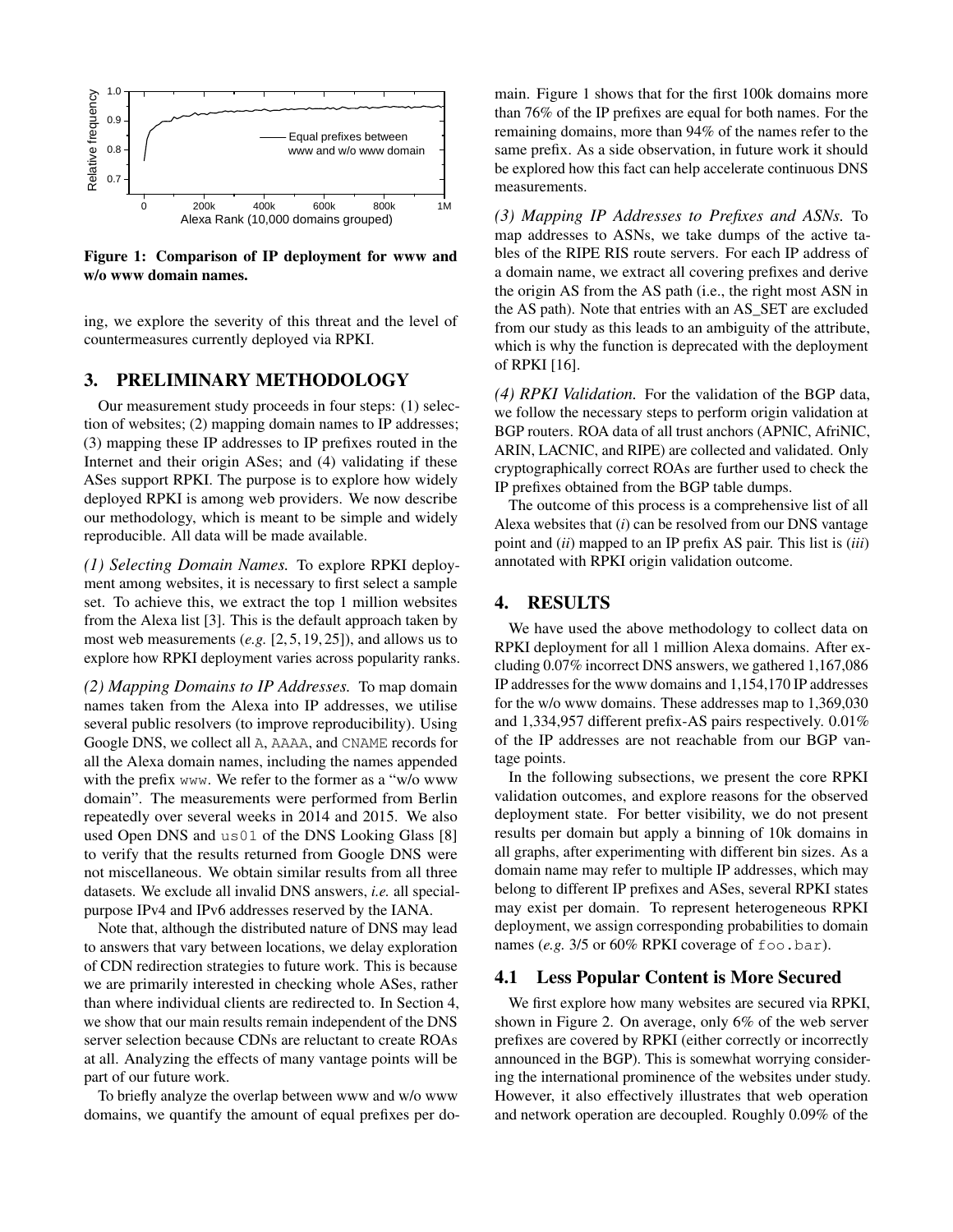

Figure 2: RPKI validation outcome for the 1 million Alexa domains (*valid* = the origin AS is allowed to announce the prefix, *invalid* = the origin AS is not allowed to announce the prefix, and *not found* = the announced prefix is not covered by the RPKI).

prefixes are invalid according to the RPKI prefix origin validation, spread evenly across all Alexa ranks. This observation is in qualitative agreement with the general RPKI deployment. Note that the current invalid BGP announcements do not necessarily indicate hijacking, but rather potential misconfiguration [32]. The amount of invalids is evenly distributed among all web domains.

Perhaps more interesting is the distribution of RPKI support across the different popularity rankings. By inspecting Figure 2, distinct trends can be seen. Perversely, domains with a high rank *(i.e.* popular sites in the top 100k) are less likely to be secured than less popular sites. Among the first 100k domains (*e.g.* google.com, blogspot.com), only ≈4.0% of web server prefixes are secured via RPKI. In contrast, for the last 100k domains,  $\approx$ 5.5% are secured. The absolute numbers are small, but a clear trend is visible and may reflect the deployment strategy of different stakeholders.

Table 1 shows the first top 10 domains that have RPKI support, *i.e.* either all or at least one prefix which is associated with the domain name is part of the RPKI. It is clearly visible that (*i*) almost all of the very popular sites are unsecured; and (*ii*) sometimes there is differing RPKI support for a website's www and w/o www domains; and (*iii*) most of the content is only partially secured. We now analyze the deployment by CDNs in more detail.

# 4.2 CDN Content Benefits from 3rd Party ISPs

CDNs are a critical part of modern web delivery. Many websites rely on them to deliver their content. Next, we focus on the RPKI deployment of CDNs. To study this, we search the RPKI repository for attestation objects that belong to the ASes of well-known CDNs. Specifically, we inspect the infrastructures of Akamai, Amazon, Cdnetworks, Chinacache,

|                          |                          | <b>RPKI Coverage</b> |                              |
|--------------------------|--------------------------|----------------------|------------------------------|
| Alexa Rank & Domain Name |                          | <b>WWW</b>           | w/o www                      |
| 2                        | facebook.com             | (3/3)                | (2/2)                        |
| 70                       | cdncache1-a.akamaihd.net | n/a                  | (1/3)                        |
| 73                       | huffingtonpost.com       | 7(1/3)               | $X (0/3)$                    |
| 92                       | cnet.com                 | (1/3)                | x(0/2)                       |
| 95                       | dailymail.co.uk          | 7(1/3)               | $X (0/1)$                    |
| 117                      | indiatimes.com           | (1/3)                | $X (0/1)$                    |
| 120                      | kickass.to               | $\lambda(1/10)$      | $\blacktriangleright$ (1/10) |
| 130                      | booking.com              | (4/4)                | (2/2)                        |

 $\overline{V_{\text{alid}}_{\text{ad}}}$  Table 1: Top 10 Alexa domains that have partial ( $\lambda$ ) or full  $(\checkmark)$  RPKI coverage, including number of prefixes.

0 200k 400k 600k 800k 1M Internap, Limelight, Mirrorimage, Netdna, Simplecdn, and Chinanet, Cloudflare, Cotendo, Edgecast, Highwinds, Instart, Yottaa. It is worth noting that the results of this approach do *not* depend on DNS measurements and thus do not include a bias that might result from any DNS measurement point.

> To derive the AS numbers of these CDNs, we apply keyword spotting on common AS assignment lists. This leads to a lower bound for the current state of deployment. We discover 199 ASes operated by these CDNs. From these, we find only four entries in the RPKI. These four prefixes are owned by Internap and are tied to three origin ASes. One might mistakenly think that Internap has therefore engaged widely with RPKI. However, Internap operates at least 41 ASes, the bulk of which are not secured via RPKI. No other CDN has made any deployment. Thus, these CDNs do not actively participate in the creation of RPKI attestation objects. This is in contrast to web hosters or common ISPs that, as shown previously, have far higher levels of penetration ( $> 5\%$ ).

> Another interesting trend has been for CDNs to place caches in third party networks (*e.g.* eyeball ISPs). This allows the CDN to "inherit" RPKI support from the third party network. Based on our previous observation, *i.e.* these CDNs do not create ROAs, we know that every RPKI-enabled CDNcontent is served by a third party network.

#### 4.3 Are the CDNs to blame?

To quantify the impact that CDNs have on global website support for RPKI, we conduct a basic classification of CDN domains. Generally, CDNs use CNAME chains (Canonical Names) to redirect DNS requests to their caches. We exploit this fact to identify how many of our Alexa domains use CDNs. We say a domain is served by a CDN, if the IP address of its domain name is indirectly accessed via two or more CNAMEs (*e.g.* www.huffingtonpost.com → www.huffingtonpost.com.\\edgesuite.net  $\rightarrow$  a495.g.akamai.net  $\rightarrow$  212.201.100.136). We confirm this rough heuristic by comparing its results with an independent classification provided by HTTPArchive. HTTP-Archive classifies the first 300k Alexa domains based on DNS pattern matching of CNAMEs, which is distinct from our test of DNS indirections. Furthermore, the HTTPArchive monitoring agent is located in Redwood City, CA, USA, and thus a geographically separated vantage point.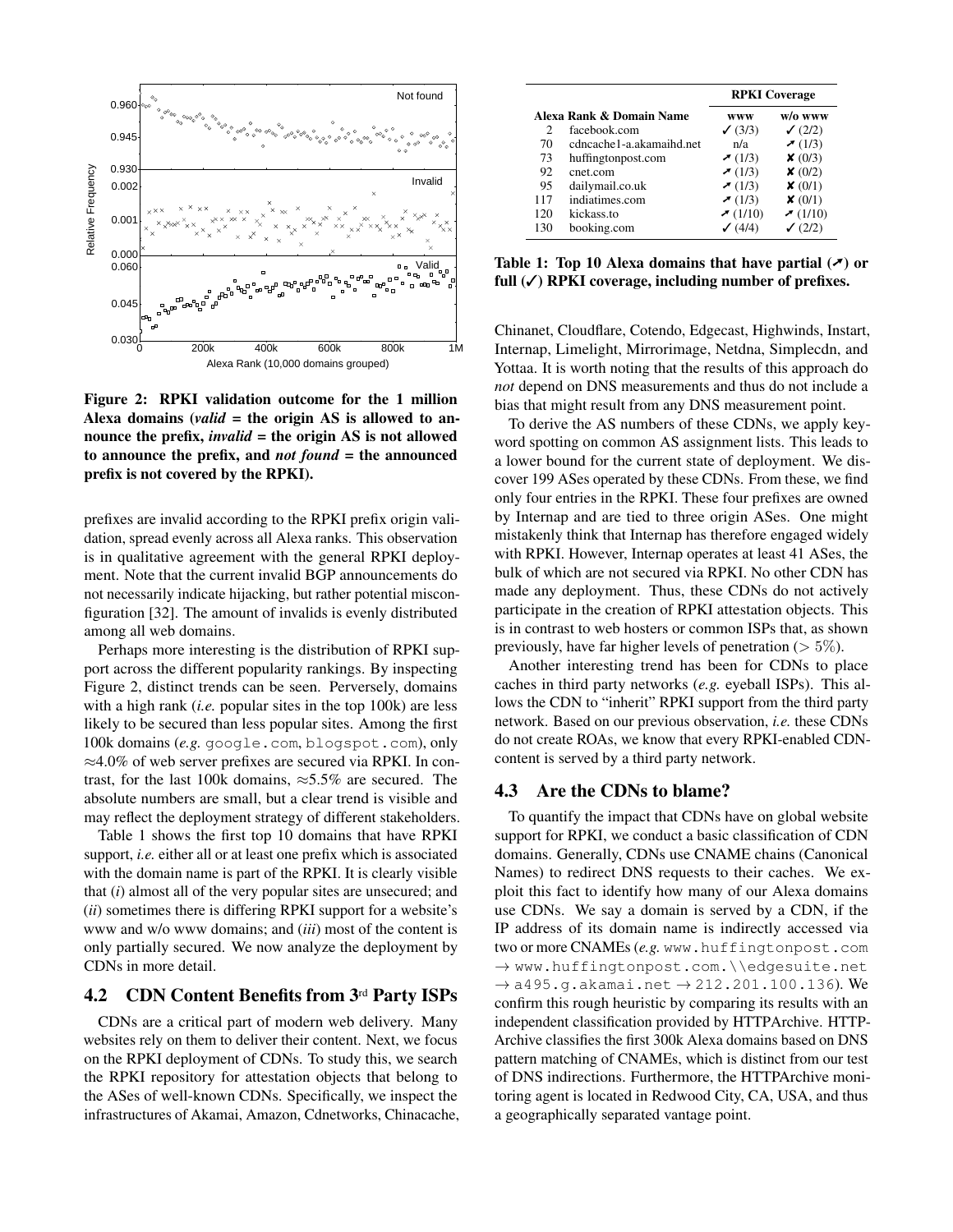

Figure 3: Popularity of CDNs—comparison of CDN detection heuristics for 1M Alexa domains.

Figure 3 compares the distributions of CDN-hosted web domains as determined by our classification approach and HTTPArchive (in 10k bins). The two almost identically shaped curves clearly indicate that popular websites are more likely to be served by CDNs. Quantitatively, our approach indicates fewer CDNs than HTTPArchive. This is not surprising, since there are CDN deployments without CNAME chains. However, a conservative (under)-estimate of CDN domains sharpens our view on the RPKI-protection of CDN domains: (Over-)enlarging the set of CDN domains will mix deployment cases and diffuse the overall picture.

Integrating the above results, we now explore why highly ranked websites do not support RPKI. Specifically, we focus on the relation between RPKI-enabled and CDN-served websites. Figure 4 depicts the distribution of RPKI-enabled websites across the Alexa rankings. The figure separates websites into those that utilise a CDN and those that do not. In contrast to the Alexa domains at large, RPKI deployment is fairly independent of the rank for CDNs. Results fluctuate around an average of  $\approx 0.9\%$ . This is almost an order of magnitude lower than the overall RPKI deployment rate, which is plotted for comparison.

Combining the lines of argument, we have shown that (*i*) CDN deployment is strongly enhanced for popular domains, but (*ii*) RPKI deployment for CDNs is low—independent of content popularity. As a result, a high density of CDN sites reduces the RPKI-enabled portion of domains. This holds for those ranks of the Alexa list where CDNs are more common: at the top ranks. In summary, the observable degradation of routing security for popular websites is caused by the resistance of CDN operators to adopt RPKI in their ASes.

# 5. DISCUSSION AND RESEARCH AGENDA

After (*i*) identifying a new attacker model, which has substantial potential to threaten the Web, and (*ii*) analysing the current deployment of the state-of-the-art countermeasure, we are left with a surprisingly basic but still unanswered question: How can a content owner easily verify that his content is reliably and securely delivered in the current Web ecosystem?

#### 5.1 Securing Web Architectures

First and foremost, we call for a more elegant and approachable web architecture. We currently see a complex ecosystem



Figure 4: RPKI deployment statistics on CDNs and for the unconditioned Web.

built by a broad set of (sometimes competing) stakeholders. These include many network operators, content providers, and CDNs, largely underpinned by an abused DNS infrastructure. At each stage in the content delivery chain, different security protocols are being employed, making a comprehensive understanding virtually impossible for most web startups. For instance, a key finding of our work is the poor awareness that web providers have regarding routing security. Despite its importance, only a small fraction of websites have any deployment of RPKI.

The above observations are unlikely to change in the near future as the deployment of such mechanisms require notable effort. As of yet, we have not witnessed events critical enough to shake most web providers into action. However, we should not be sitting and waiting for a major event to disrupt the Internet content delivery ecosystem, as we have already many examples hinting at its potential impact [4, 27, 30]. A key part of our future research agenda is expanding our work from RPKI to include other security mechanisms that web providers should be aware of (*e.g.* DNSSEC). Ultimately, we argue that new systems should be devised that increase transparency and thus make the comprehensive understanding and deployment of e2e security much more straightforward.

## 5.2 Incentivizing RPKI Deployment

Returning to our key contribution, we also argue that the need for RPKI must be more critically communicated to web providers—particularly large CDNs that serve disproportionate amounts of web traffic. This is largely a process of minimising barriers (*e.g.* cost), alongside offering incentives. During our study, we have spoken to many network operators to gauge their opinion of RPKI. We have found several reasons why operators have not deployed it (*e.g.* [10]). Often this relates to a lack of perceived need, combined with insufficient manpower and expertise in the area. This is common across many technologies. More interestingly, we also have discovered RPKI-specific factors that dissuade adoption.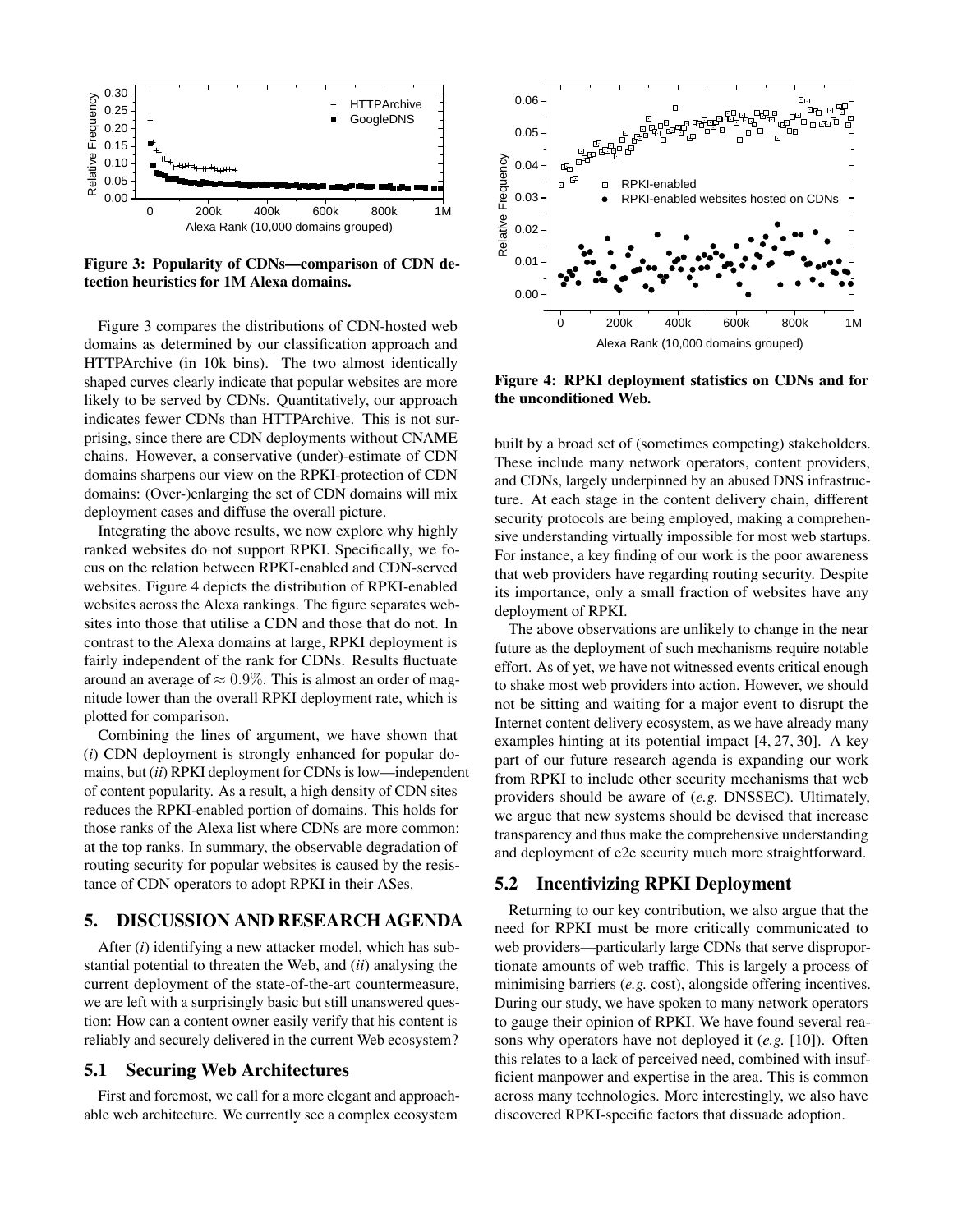RPKI is a proactive security solution that implements a positive attestation model. As such, RPKI exposes information that organisations may be wary of revealing. Most worrying to some is the potential of revealing their business relations. In RPKI, prefix owners must proactively create ROAs before any attack occurs. As soon as at least one ROA for an IP prefix exists, *all* valid origin ASes for this IP prefix need to be assigned in the RPKI *before* route updates are processed (otherwise a BGP update including the prefix and missing ASes becomes invalid). Although a prefix owner can assign any AS without asking for approval, it is very likely that the ROA information indicates a business relation between prefix owner and authorized origin AS. This might be a serious concern, from our discussions with several operators.

To illustrate a business policy conflict, imagine that two large CDNs serve secretly as backups for each other. As changes within the DNS are slow, they could quickly redirect traffic using BGP. Similarly, smaller CDNs that rely on third party networks (*e.g.* using Verisign for external DoS mitigation) may see such information as damaging to their reputation. Despite this, in both cases, RPKI would publicly reveal these setups.

It is worth noting that RPKI data differs from public routing data such as BGP collectors or looking glasses. Those sources also provide insights into peering relations but only after the event has occurred. Furthermore, the data analysis follows an exploratory approach because not all vantage points report the same. In contrast to this, the RPKI represents a catalog which does not only allow for easy browsing but also documents information in advance. In case of a very unlikely or never occurring event (e.g., a backup incident), the RPKI exposes more information. We therefore argue for changes to RPKI that address these business concerns. Whereas privacyaware protocols are rife in other fields (*e.g.* Tor), they have always been seen as less important in the routing layer. The above observations undermine this assumption. Arguably, not recognising this issue could be extremely damaging to RPKI deployment.

#### 5.3 Web Measurement Methodology

A tangential observation from our work is the daunting complexity of launching web measurement campaigns. Compiling a generalised and comprehensive methodology for dealing with this still eludes the web community. Questions that remain open include: (*i*) which websites should be queried; (*ii*) where should they be queried from; (*iii*) how these should be distributed over time. For instance, selecting Alexa websites is a typical approach, however, results differ for www and w/o www domains; complexity is also greatly increased when considered the tendency to shard content across multiple subdomains in a website. Some might say that security incidents in the past [4, 27, 33] have showed that routing failures usually affect complete web pages instead of just subdomains. However, a commercially motivated attacker may explicitly target subdomains, *e.g.* those hosting adverts. Exhaustive crawls may be suitable for small sets of websites, but scalability quickly becomes a challenge particularly when duplicating crawls across regions. Answering these questions at scale is not trivial, and should be explored further. We plan to use such insights to expand our methodology in a generalised way that can help others to perform web measurements too. Without better methodologies in this field, web measurements may become increasingly infeasible and unreproducible as web complexity increases.

# 6. RELATED WORK

The deployment of RPKI started in 2011. Several looking glasses and tools exist [15, 17, 21, 24, 29, 31] to inspect the current state of deployment or to do experiments, but up until now only few publications studied the current state of deployment in detail. [14, 32] analyze the RPKI validation outcome of entire BGP tables trying to better understand invalid BGP announcements. [7] discusses the risk when RPKI authorities misbehave, and [12] explores the general limitations of current secure inter-domain routing protocols. Nevertheless, large ISPs such as Deutsche Telekom and ATT added their IP prefixes to the RPKI, which motivates the relevance of this new protocol framework. The motivation to adapt new Internet protocols is analyzed in [22], with a special focus on secure inter-domain routing in [6, 11]. Our work complements these insights by clarifying that CDNs can benefit from early RPKI-adoption in third party networks where their servers are hosted.

Several measurement studies discovered the content distribution space (*e.g.* [2, 13, 26, 28]). We emphasize that the aim of this paper is not to reveal the hosting infrastructure completely but to present a trend analyse of RPKI adoption in the wild and its interplay with the web ecosystem by applying a very basic methodology.

## 7. CONCLUSION AND OUTLOOK

In this paper, we analyzed the RPKI-protection of websites. We resolved 1M domain names from the Alexa ranking, mapped the IP addresses to IP prefixes and origin ASes visible in the global BGP routing table, and validate each prefix-AS pair against the currently deployed RPKI data.

We found that RPKI security deployment is significantly degraded for the more popular websites, which led us to apply a new, initial methodology for discovering its reasons. Our findings revealed that CDN hosters are the likely cause for this operational bias. Their enhanced provenience at prominent web domains on the one hand, and their obvious reluctance towards RPKI deployment on the other hand strongly indicate that prominent websites would be better protected against routing attacks without CDNs.

In future work, we will aim to explore in more detail why CDNs implement this operational behavior. Furthermore, we will compare RPKI deployment with the adoption of other core protocols such as DNSSEC.